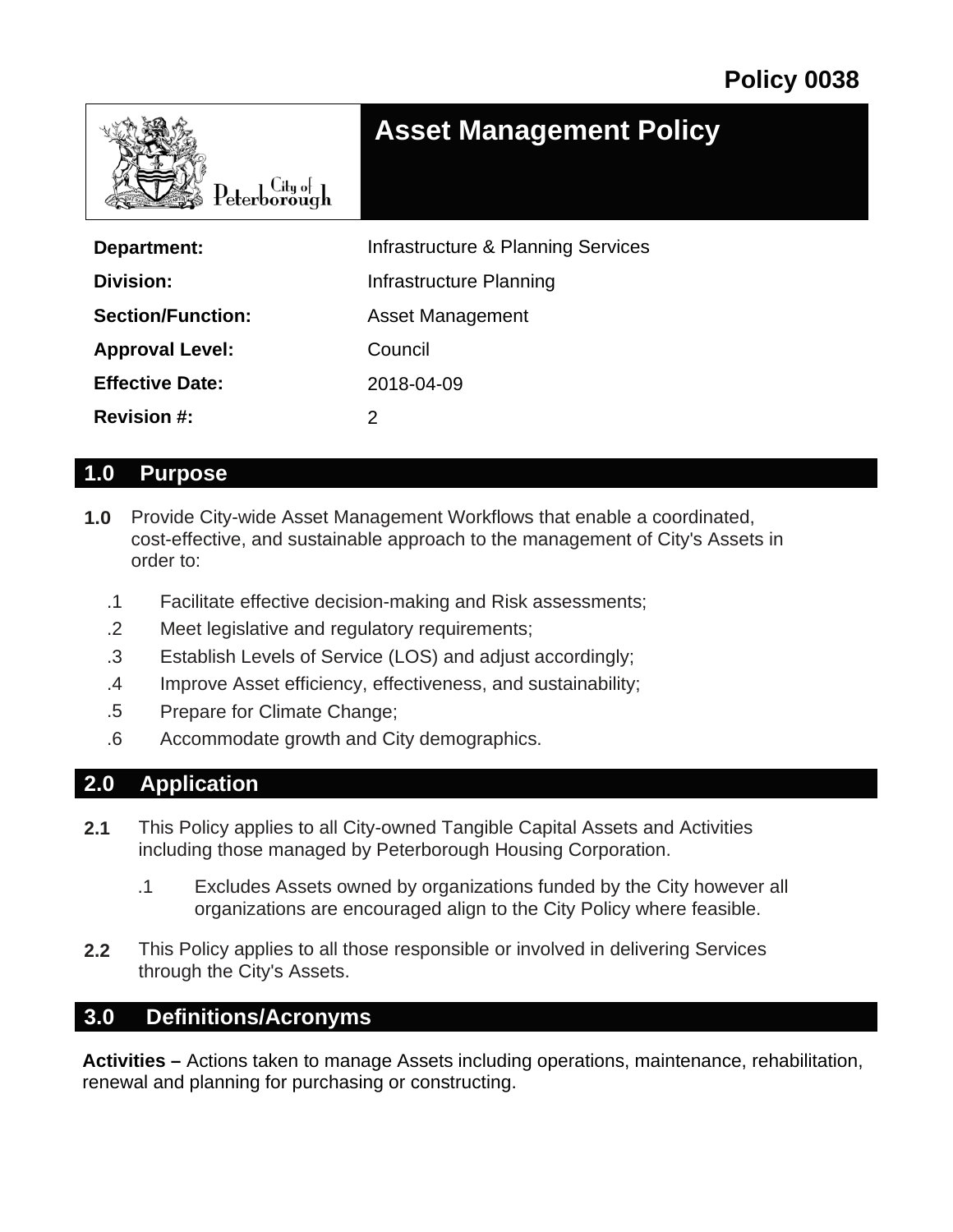${\rm Peterborough}$ 

**Asset -** As defined by the ISO is an item, thing, or entity that has potential or actual value to the City. Value can be tangible or intangible.

**Asset Management -** The coordinated activity of an organization to realize value from Assets.

**Workflow -** A sequence of repeatable processes or Activities that transform an Asset, Service, or information.

**Asset Management Plan -** Documented information that specifies the Activities to be undertaken, resources required and timelines necessary to realize value for an individual Asset, or a grouping of Assets, to achieve the organization's Asset Management objectives as per the Asset Management Procedure.

**City -** The Corporation of the City of Peterborough.

**Green Infrastructure -** Infrastructure Assets consisting of natural or human-made elements that provide ecological and hydrological functions and processes and includes natural heritage features and systems, parklands, stormwater management systems, street trees, urban forests, natural channels, permeable surfaces and green roofs.

**Intangible Asset -** Assets or Elements, that may be non-physical, that will be considered to the extent that they influence the City's decision making with respect to Tangible Capital Assets. (For example: Green Infrastructure, Urban Forests, Operations, Maintenance Activities, Lifecycle Activities, Studies, Agreements, Leases, etc.)

**ISO 55000 -** The internationally recognized standard in Asset Management.

**Levels of Service (LOS) -** A measurable result used to assess the quality of a particular Activity or Service.

**Risk -** The chance an event will have an adverse impact on the City's liability, exposure and delivery of the organization objectives. It includes both the probability and consequence as well as disasters and planning for such events.

**Service –** The benefits gained by the Stakeholders through our Assets.

**Stakeholder -** People or organizations that can affect or be affected by a Service or Asset.

**Tangible Capital Assets -** Non-Financial Assets having physical substance that:

- a) Are held for use in the production or supply of goods and service, for rental to others, for administrative purposes or the development, construction, maintenance or repair of other Tangible Capital Assets;
- b) Have useful economic lives extending beyond an accounting period;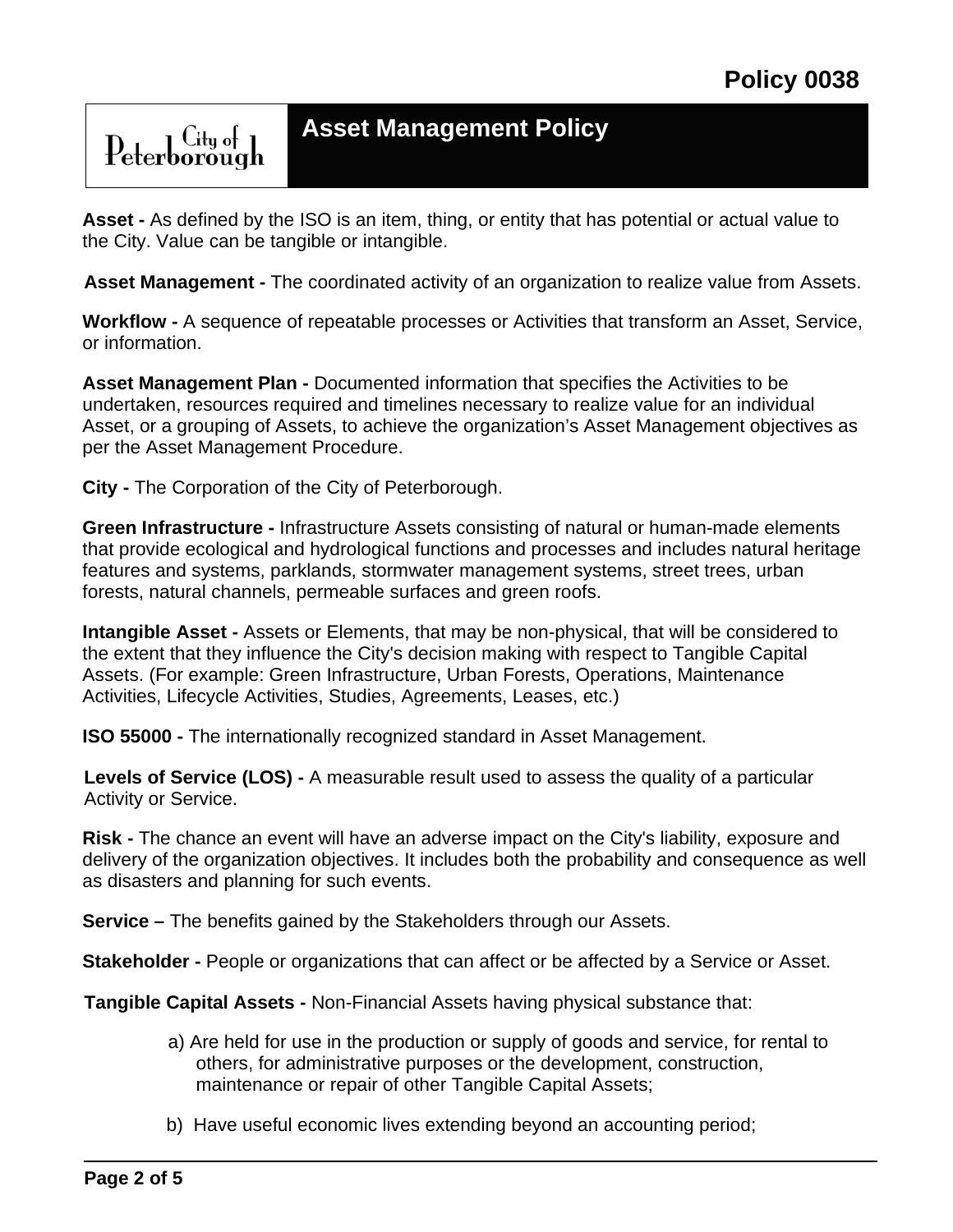### **Asset Management Policy**Peterborough

- c) Are to be used on a continuing basis; and
- d) Are not for resale in the ordinary course of operations.

### **4.0 Policy Statement(s)**

- **4.1.** The City shall adopt ISO 55000 series of standards, and its amendments, as the guiding standards for Asset Management.
- **4.2.** The City's Asset Management Workflows shall comply with all applicable laws and regulations as well as account for provincial mandates such as Infrastructure for Jobs and Prosperity Act and Climate Change Action Plans.
- **4.3.** The City commits to:
	- .1 Establish and maintain an Asset Management Plan that accounts for infrastructure Risk, LOS and optimised life cycle management.
	- .2 Align the Asset Management Plan with key City plans and strategies including but not limited to those listed in 5.1.
	- .3 Collaborate with internal and external Stakeholders related to Asset Management planning and decision-making.
	- .4 Develop and demonstrate effective use of Stakeholder funds through the evaluation of Asset investment needs.
	- .5 Continuously improve its Asset Management practices and long-term capital budget vision through internal and external audits.
	- .6 Educate all staff about their role in the delivery of Asset Management.
	- .7 Review this Policy every five years or in response to any significant changes.
- **4.4.** The City shall report Capital Assets as defined by the financial threshold in Policy 0009 Tangible Capital Asset Accounting.

### **5.0 Appendix, Related Documents & Links**

Note: All references refer to the current version, as may be amended from time to time.

### **5.1. Pertinent Resources:**

Infrastructure for Jobs and Prosperity Act (2015) - Ministry of Infrastructure Planning Act (1990) - Ministry of Municipal Affairs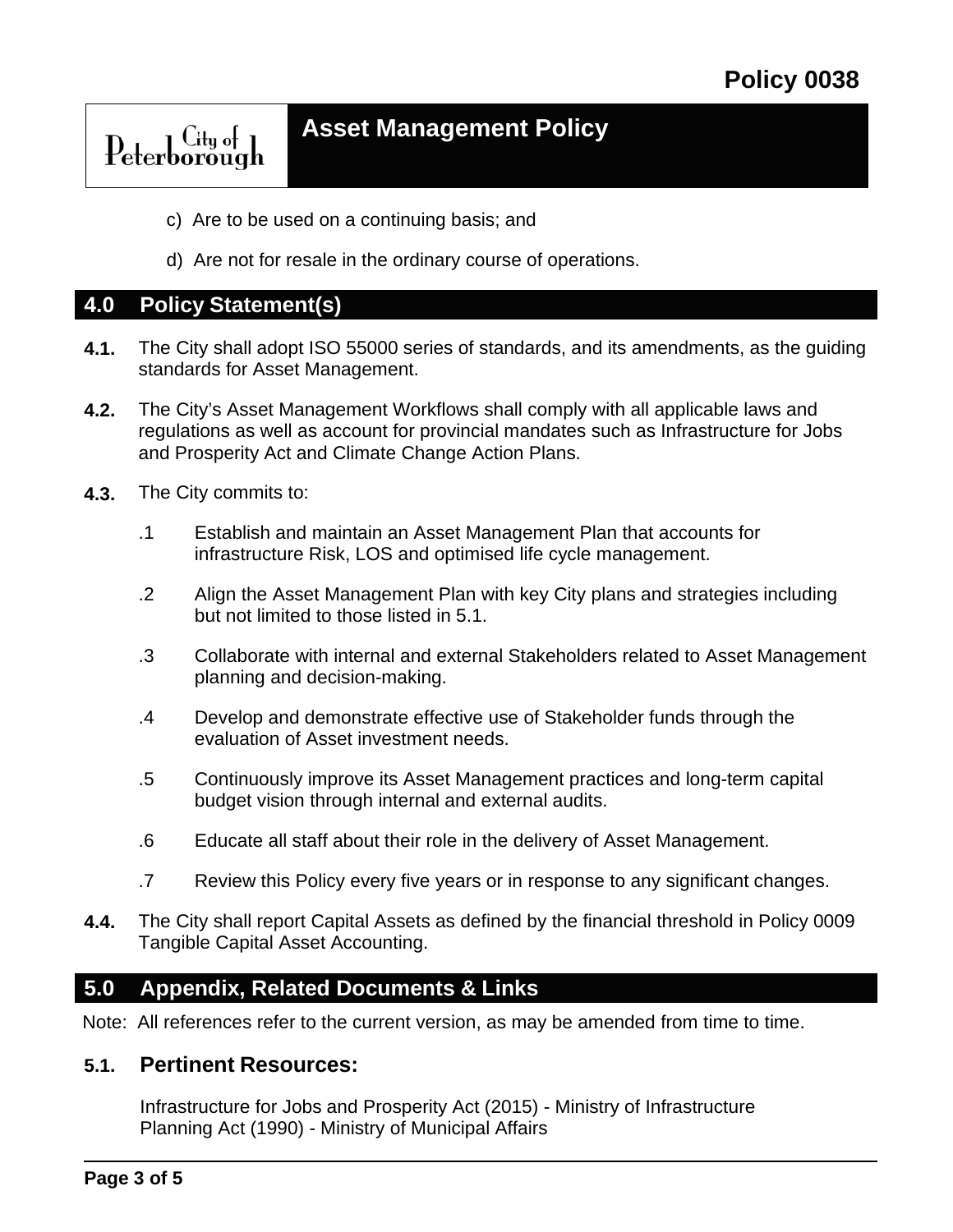Peterborough

Places to Grow Act (2005) - Ministry of Municipal Affairs Airport Master Plan (2009) Age Friendly Plan (2017) Arena Needs Assessment (2013) Central Area Master Plan (2009) Climate Action Plan (2016) Emerald Ash Borer Management Study (on-going) Jackson Creek Diversion Class Environmental Assessment (2014) Official Plan Draft (on-going) Shaping our City for the Future - Strategic Framework (2016) Parkway Corridor Environmental Assessment (2014) Roads Needs Study (2014) Greater Peterborough Area Community Sustainable Plan (2012) Urban Forest Strategic Plan (2011) Vision 2025 - A 10 Year Strategic Plan for Recreation, Parks, Arenas and Culture (2016) Waste Management Master Plan (2012) Flood Reduction Master Plan (2005) Comprehensive Transportation Plan (2012) Municipal Cultural Plan (2012) Planning Area-Specific Development Charges Background Study (2012) City-wide Development Charges Background Study (2014)

### **Related Policies: 5.2.**

0009 - Tangible Capital Asset Accounting 2013

### **Related Procedures: 5.3.**

0038-P01 - Asset Management Procedure 0009-P01 - Tangible Capital Assets Inventory Management

### **Related Forms: 5.4.**

ISO 55000 - Audit tool

### **Miscellaneous: 5.5.**

ISO 55000 - Standard for Asset Management ISO 55001 - Asset Management - Management System Requirements ISO 55002 - Guidelines for Application of ISO 55001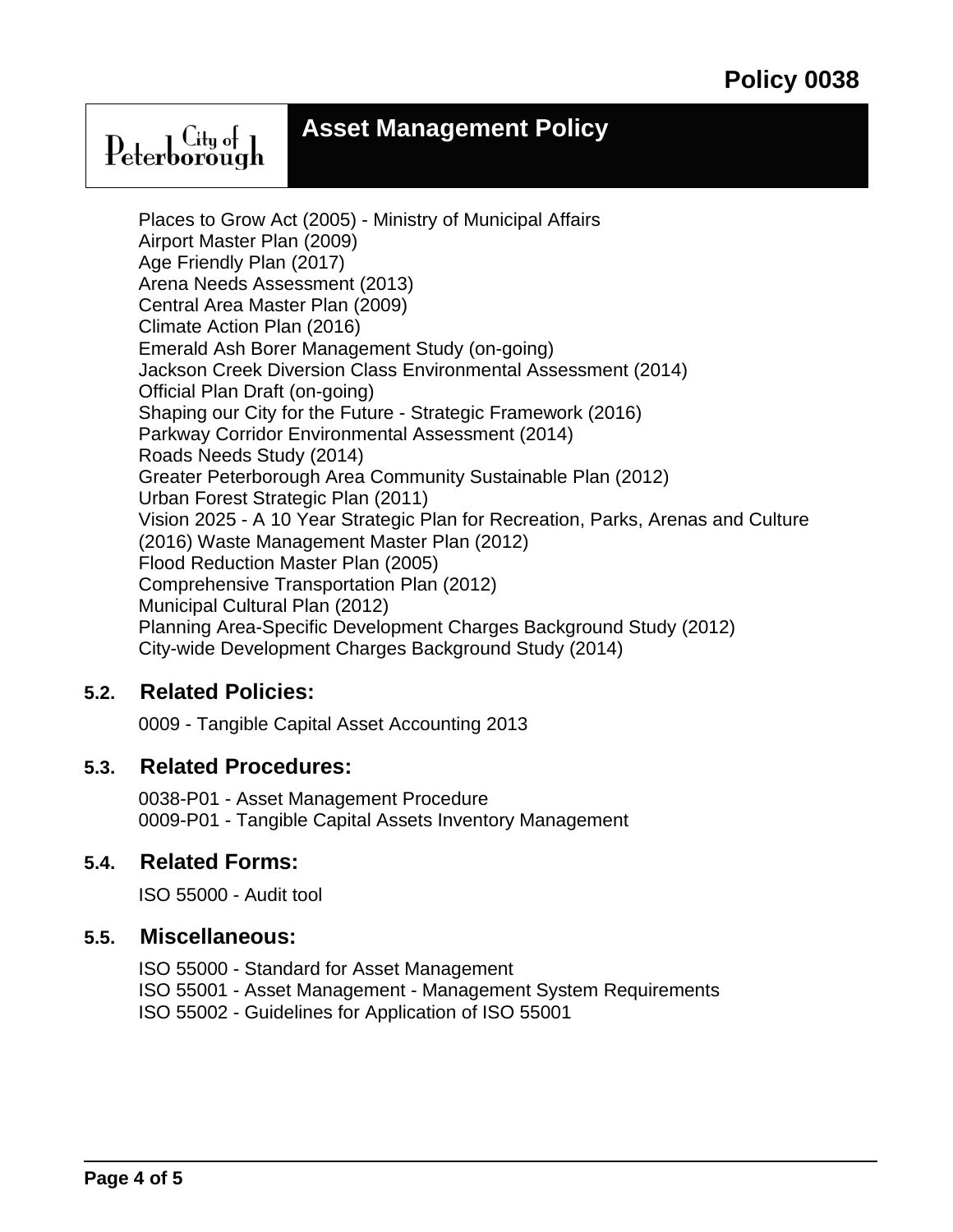# ${\rm \textbf{Peterborough}}^{\rm \textbf{City of}}$

### **6.0 Amendments/Reviews**

| <b>Date</b><br>(yyyy-mm-dd) | <b>Section #</b><br><b>Amended</b> | <b>Comments</b>                                                                                                                                                                                                                                                                                                                                                                                                            |
|-----------------------------|------------------------------------|----------------------------------------------------------------------------------------------------------------------------------------------------------------------------------------------------------------------------------------------------------------------------------------------------------------------------------------------------------------------------------------------------------------------------|
| 2016-10-13                  |                                    | Council approved the Asset Management Policy as set out in<br>Appendix A to Report USEC16-021.                                                                                                                                                                                                                                                                                                                             |
| 2018-04-09                  |                                    | Council approved revised Asset Management Policy as set out<br>in Appendix A to Report USEC18-004.                                                                                                                                                                                                                                                                                                                         |
| 2019-06-17                  |                                    | Policy reviewed by Asset Management Steering Committee. No<br>changes.                                                                                                                                                                                                                                                                                                                                                     |
| 2021-12-01                  |                                    | Revision $#2 - No$ changes were made to the content of the<br>Policy. Policy moved to updated Policy Template; (Section 2.0)<br>moved to Section 4.0, Section 3.0 moved to Section 2.0, Section<br>4.0 moved to Section 3.0). Policy Document format has been<br>updated to become compliant with the Accessibility for<br>Ontarians with Disabilities Act (AODA) Regulation 191/11<br>Integrated Accessibility Standards. |

| <b>Next Review Date:</b> | 2024-01-01 |
|--------------------------|------------|
|--------------------------|------------|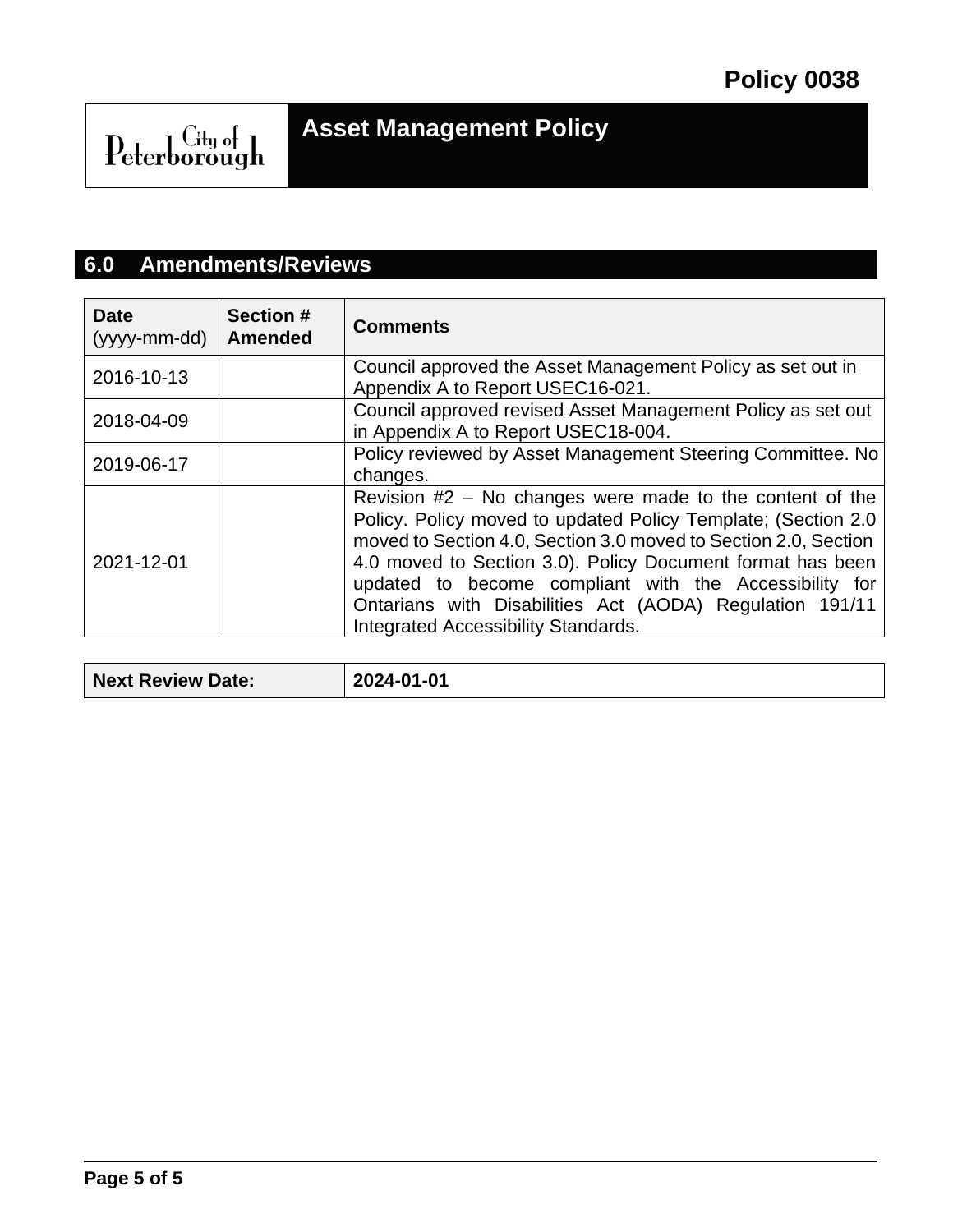

### **Asset Management Procedure**

| Department:            | Infrastructure & Planning Services |
|------------------------|------------------------------------|
| Division:              | Infrastructure Planning            |
| Section/Function:      | <b>Asset Management</b>            |
| Approval Level:        | Council                            |
| <b>Effective Date:</b> | 2018-04-09                         |
| Revision #:            |                                    |

### **1.0 Purpose**

- **1.1.** This Procedure provides direction for implementing the City's Asset Management Policy #0038.
- **1.2.** This Procedure will provide guidance for capital budget planning through asset management principles.

### **2.0 Application**

- **2.1.** This Procedure applies to all City owned tangible capital assets and activities associated with them.
- **2.2.** This procedure will support the provisions of core services as set out in the City's Corporate Vision, "A City that is: Healthy and Connected, Prosperous, Vibrant, and Sustainable."
- **2.3.** This procedure applies to:
	- a) Council members,
	- b) City Council,
	- c) City appointed Advisory Committees and boards,
	- d) All City Staff,
	- e) All Steering Committees or working groups.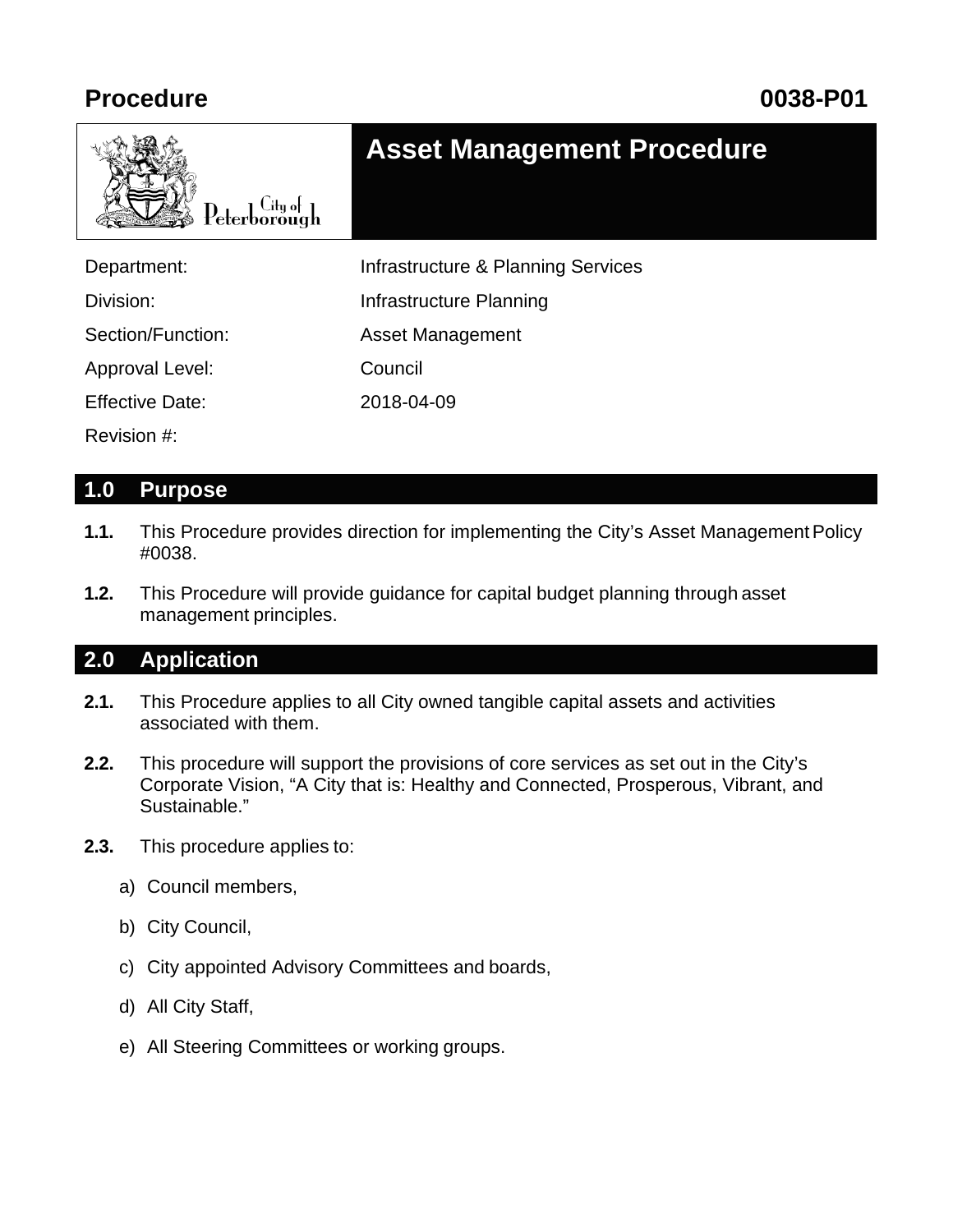### $\overline{\mathrm{C}}$ ity of Peterborough

### **Asset Management Procedure**

### **3.0 Asset Management Objectives**

Asset Management as defined by ISO 55000 is "coordinated activity of an organization to realize value from assets". Asset Management involves the balancing of costs, opportunities and risks against the desired performance of assets, to achieve the organizational objectives. This balancing might need to be considered over different timeframes. Asset Management is making the right decisions and optimizing the delivery of value. The following objectives will be considered when making decisions around the City assets.

- 3.1. Delivering Structure
- 3.2. Delivering Transparency Through Audits
- 3.3. Delivering a Report Card
- 3.4. Delivering Stakeholder Engagement
- 3.5. Delivering Improved Decision Making

### **3.1. Delivering Structure**

To deliver a constant and reliable Asset Management Plan and effective annual budget, City staff will utilize the Asset Management Workflow shown in Figure 3-1. Many documents will work together to deliver services via the City assets to the community in a sustainable and transparent manner.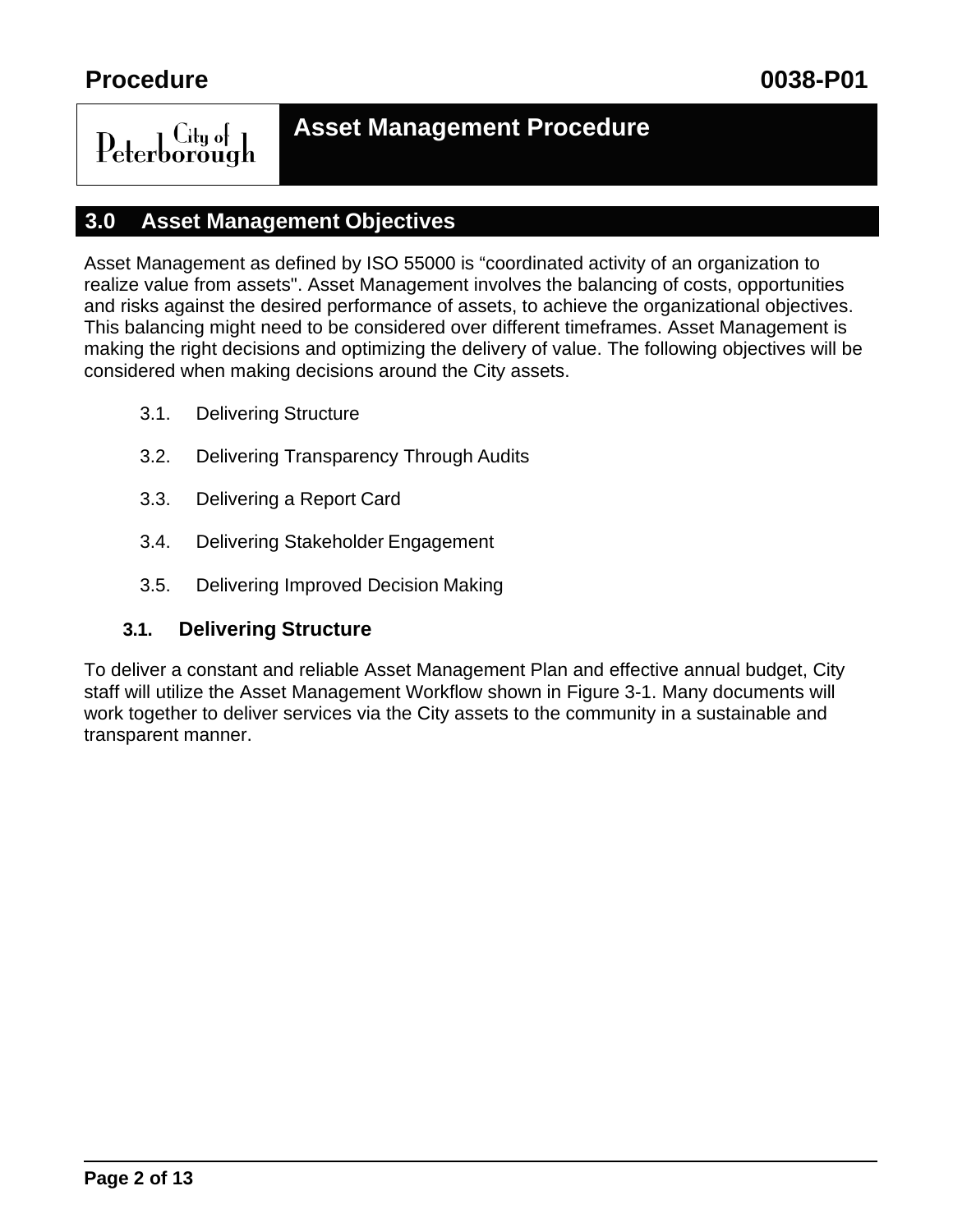



### **Figure 3-1: Asset Management Workflow**

To effectively deliver this work flow, the City will use team structure shown in Figure 3-2. With fluid priorities and changing provincial mandates, a support structure becomes a key part in the delivery of effective Asset Management.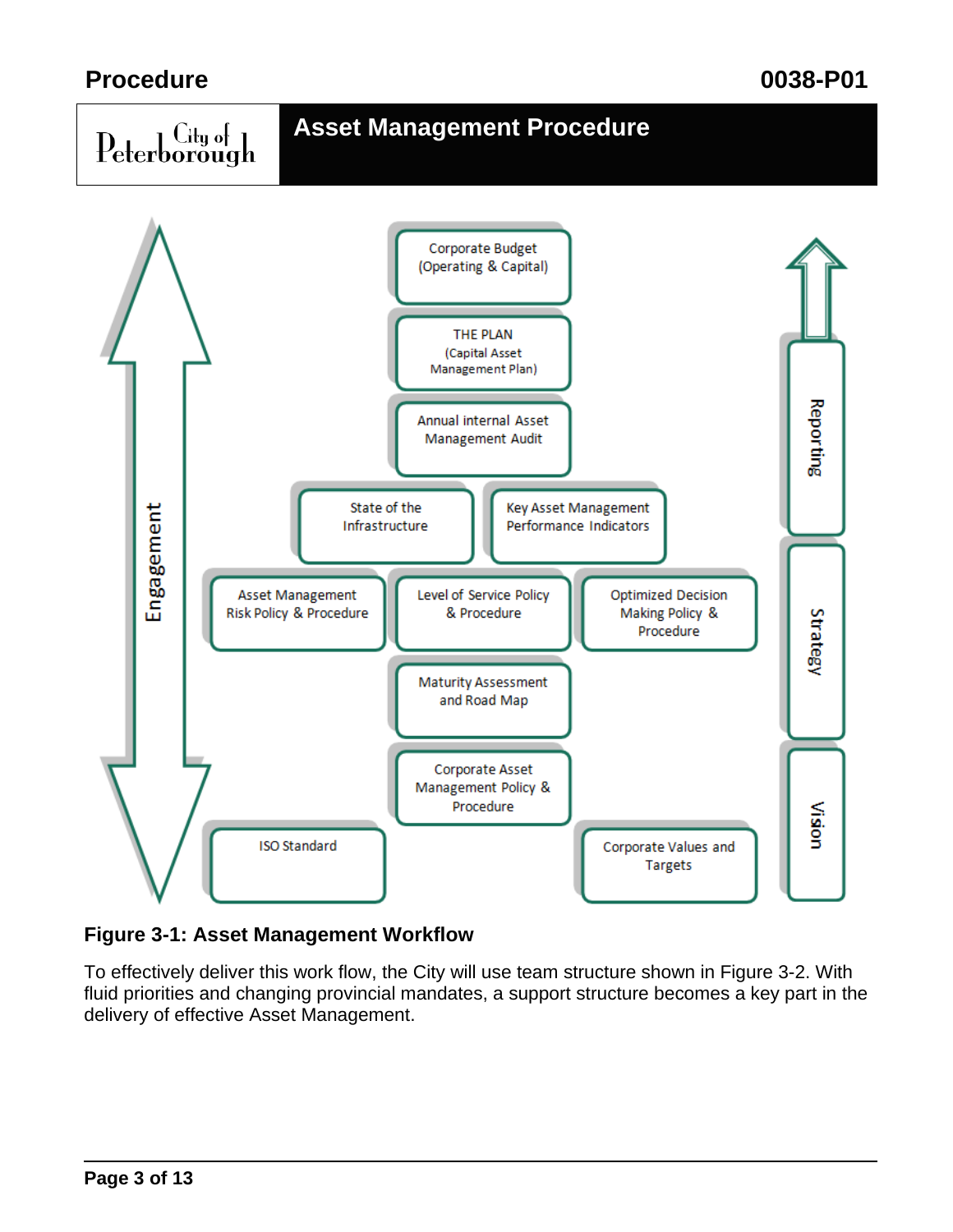$\operatorname{Peterborough}$ 

### **Asset Management Procedure**



### **Figure 3-2: Asset Management Team**

### **3.2. Delivering Transparency Through Audits**

Balancing the needs of assets is continuously changing over different timeframes. To map progress and identify opportunities for improvement, internal and external audits will be undertaken to provide a "self-check" while also giving confidence to the community that the City is conducting business in a responsible way.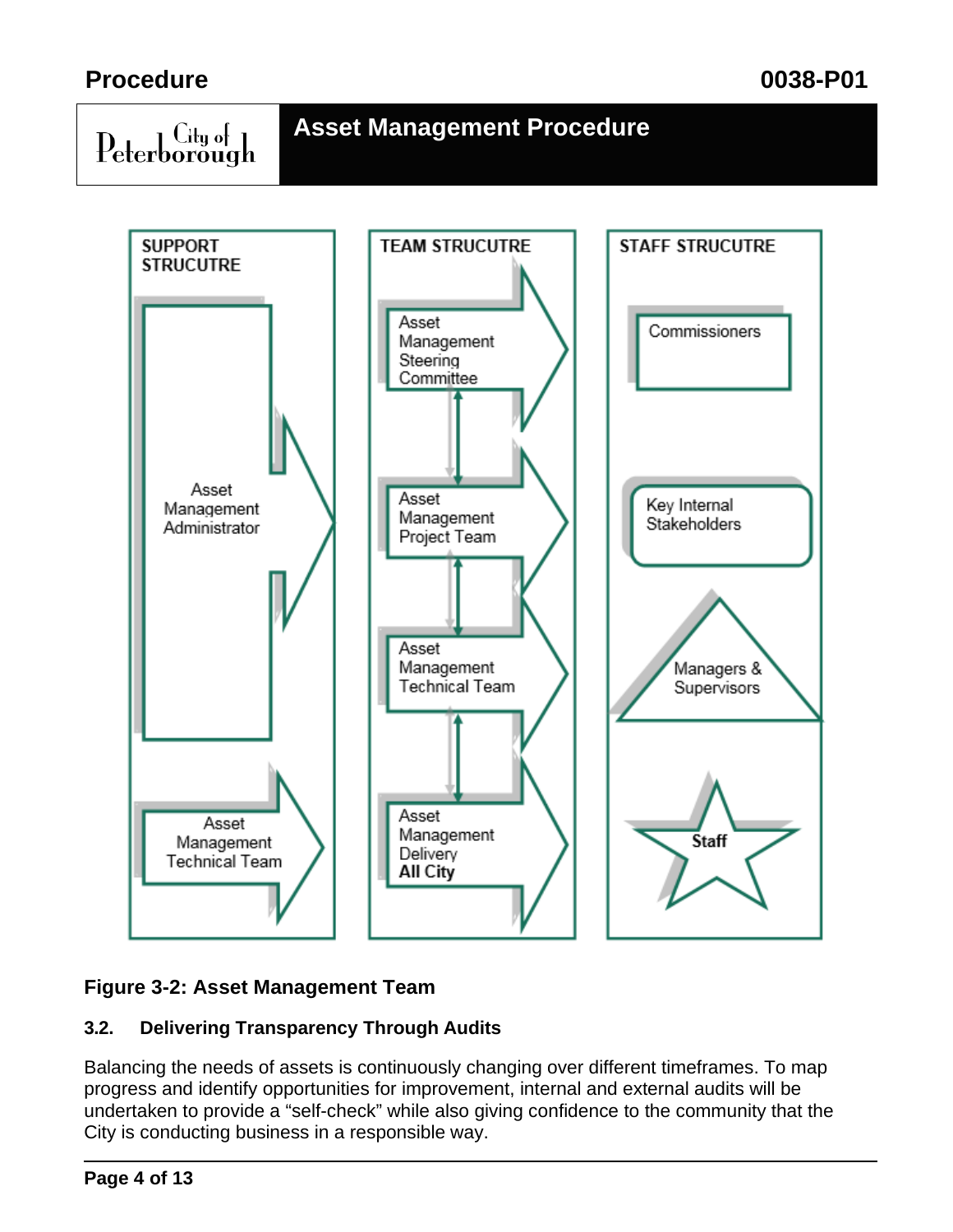### ∣ City of ∃ Peterborough

### **Asset Management Procedure**

### **3.3. Delivering a Report Card**

Asset Management plans report on the health of the City's assets and services from both technical and financial standpoints. These documents help the City and the stakeholders understand short-term and long-term investment needs as well as the state of the City infrastructure. The quality of Asset Management plans improve as the decision making procedures improve and the quantity of asset information included improves.

### **3.4. Delivering Stakeholder Engagement**

Asset Management requires an understanding of how assets deliver services. These services are provided to, and by, a variety of different stakeholders. Stakeholders can include:

Internal Stakeholders:

- **City Council**
- City Departments and their Employees

External Stakeholders:

- **Citizens**
- Businesses
- Employee Representatives (Unions etc.)
- **Utility Companies**
- City funded or owned organizations
- Visitors / Guests
- Contractors / Consultants
- Non-government organizations
- Federal Government Agencies
- Provincial Government Agencies
- First Nations
- Community groups
- Conservation Authorities
- Higher Education Institutions
- Surrounding Communities / County
- Financial Institutions, Rating Agencies, Insurers
- School boards
- City appointed Boards and advisory committees

When developing asset strategies, the City will ensure that internal and external stakeholder needs are considered to produce a final outcome that is in the best interest of the City and the community.

### **3.5. Delivering Improved Decision Making**

Whether public or private, and whether the assets are physical, financial, human or intangible, good Asset Management maximizes value-for-money and stakeholder expectations. Improved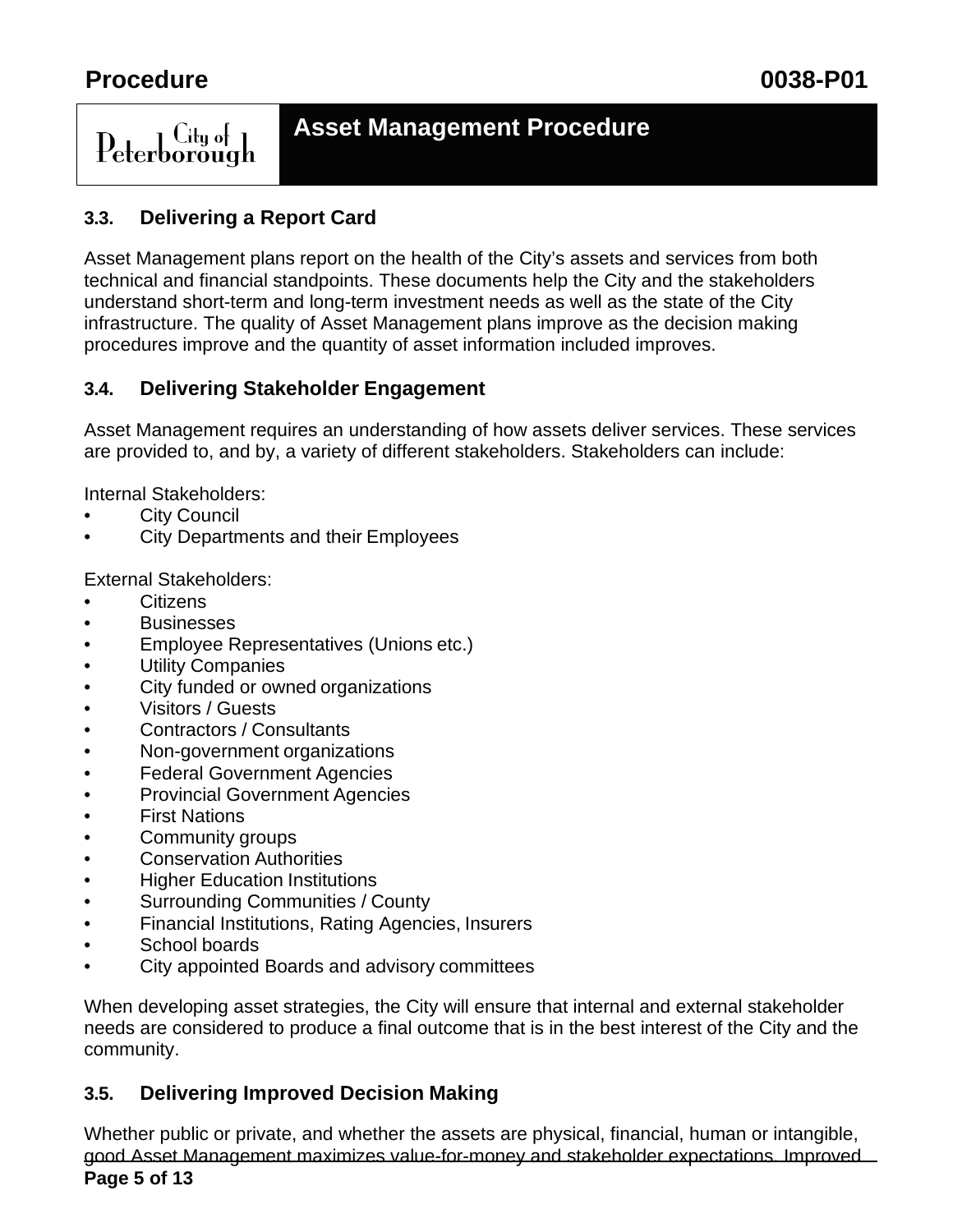$C$ ity of

Peterborough

### **Asset Management Procedure**

decision making involves coordinated and optimized planning, purchasing, utilization, maintenance and ultimate disposal or renewal of the assets and asset services delivered.

The results of risk-based, whole life cycle Asset Management includes:

- Alignment of processes, resources and functional contributions (instead ofdepartmental silos and competing priorities).
- Creating a transparent audit trail for what is done, when, why and where.
- Better understanding and manipulation of data and information to provide informedand consistent decisions.
- Improved planning; especially capital expenditure.
- Consistent, prioritized and auditable risk management.
- Alignment and coordination of existing initiatives, including competency development.
- Greater engagement of the workforce, including leadership, communications and crossdisciplinary teamwork.

The following Figure 3-3 depicts the interaction of City staff at all levels in delivering improved decision making.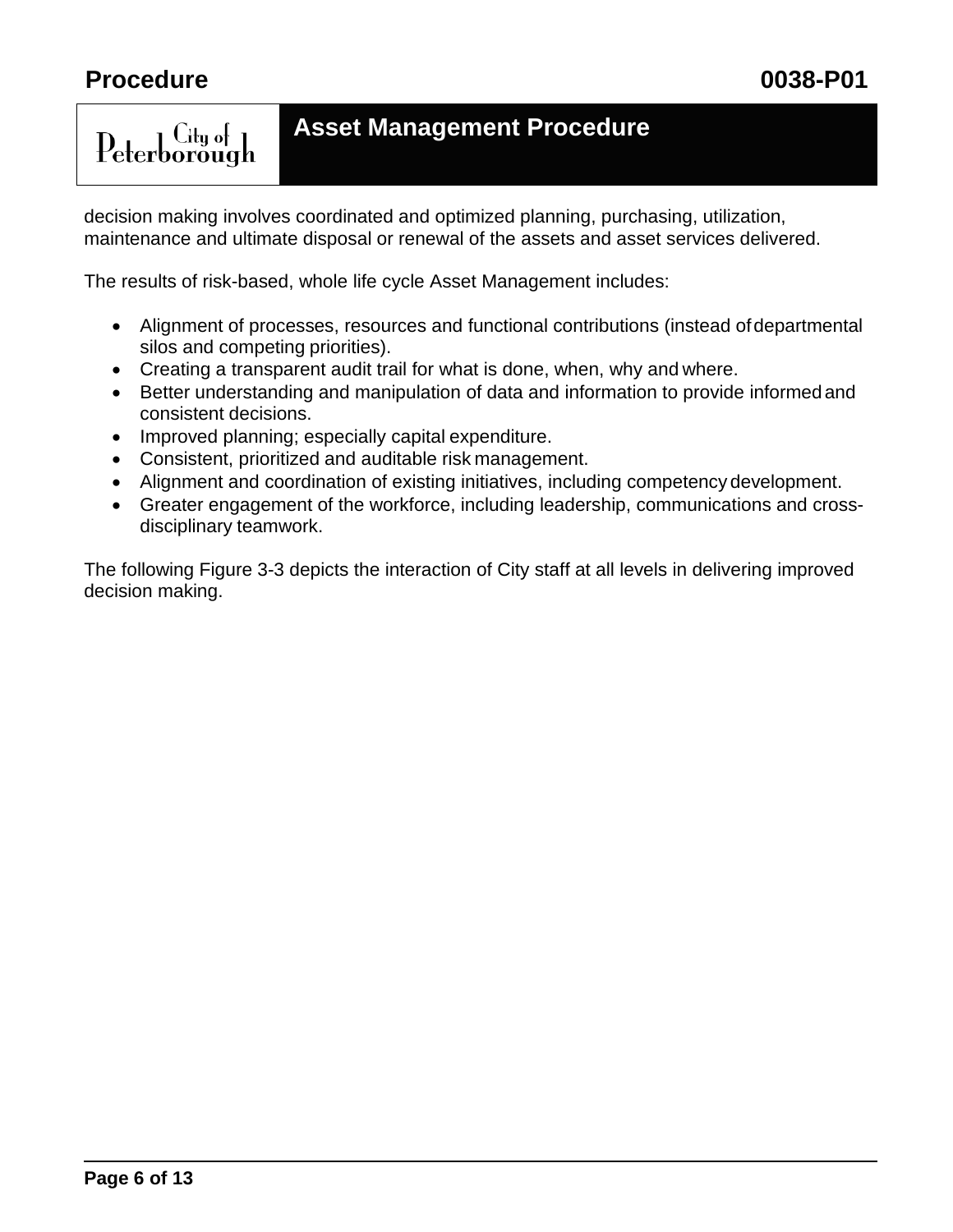# Peterborough

### **Asset Management Procedure**



**Figure 3-3: Employee Involvement in Workflow Stages**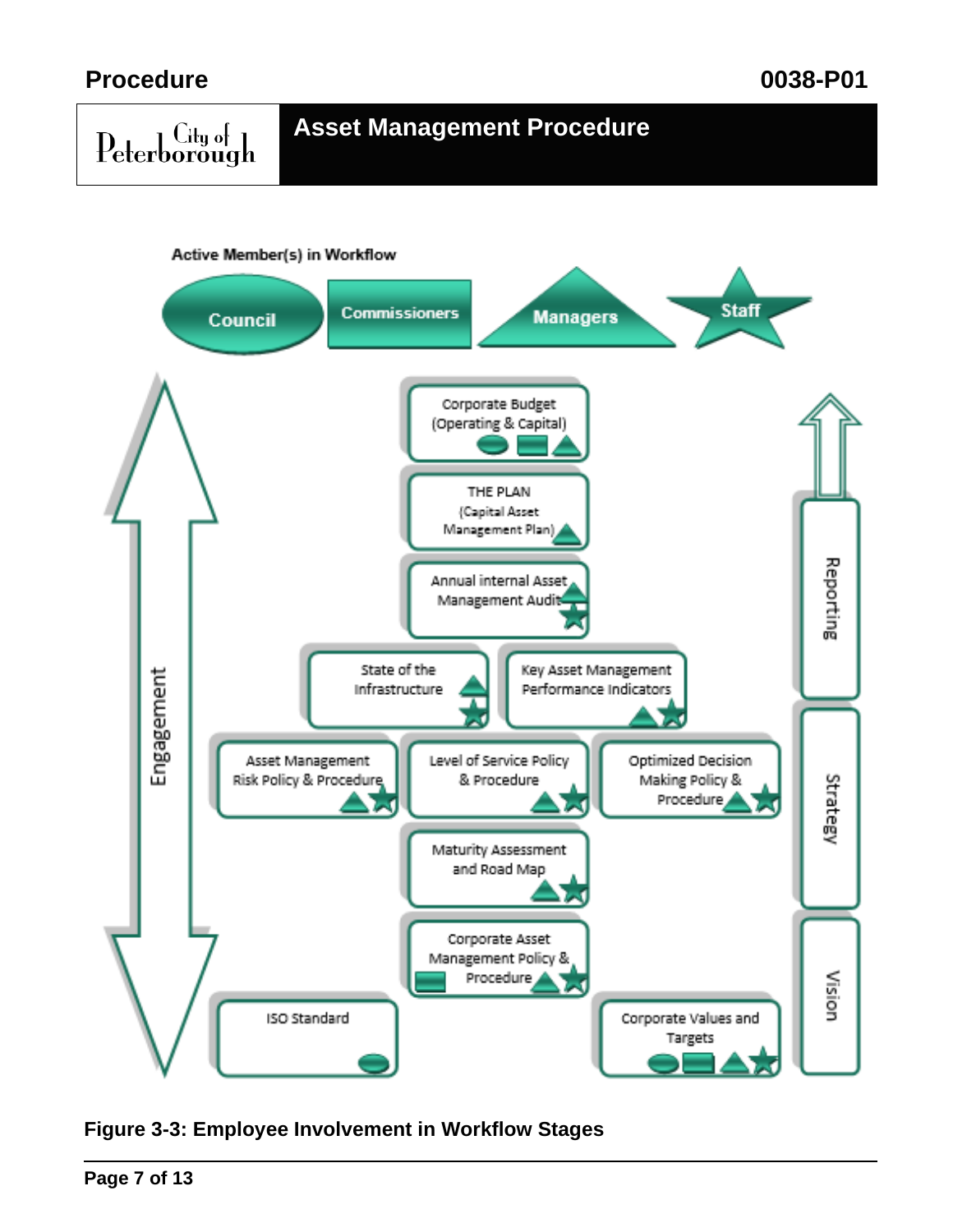

### **Asset Management Procedure**

### **4.0 Procedure**

To deliver confidence to Internal and External Stakeholders and the community at large, a series of actions conducted in a certain order or manner are required.

- **4.1.** City Council will:
	- a) Ensure the city will Comply with all applicable legislation.
	- b) Approve appropriate levels of service targets for City services.
	- c) Approve policies as required.
	- d) Approve budget
	- e) Receive and/or approve any asset management related plans, policies, audits and roadmaps.
- **4.2.** Commissioners will:
	- a) Ensure that the management and operation of the City's assets comply with all applicable legislation.
	- b) Develop key City values that align with Asset Management Objectives (Section 3.0).
	- c) Contribute, approve, apply and encourage the use of the Workflow (Figure 3-1).
	- d) Recognize corporate priorities and challenges through budget discussion.
	- e) Create a stakeholder communication plan to help determine which individuals are included in Asset Management decisions to serve the needs of different stakeholders for different reasons.
	- f) Recommend policy for council approval and approve procedures.
	- g) Publish the Wastewater Financial Plan within the annual Budget.
- **4.3.** Managers will:
	- a) Ensure that the management and operation of the City's assets comply with all applicable legislation.
	- b) Align all new key City plans, strategies and assessments with the Asset Management Objectives (Section 3.0).
	- c) Develop and implement procedures for infrastructure risk management, levels of service assessment and optimized life cycle management strategies.
	- d) Apply Workflow to make decisions regarding the operation, maintenance,rehabilitation, replacement and retirement of assets for meeting level of service delivery targets while managing asset risk.
	- e) Educate non-supervisory staff of their role in administering the Asset Management objectives and assist in delivering Asset Management messages while answering day to day questions around the application of the Asset Management Policy and Procedure.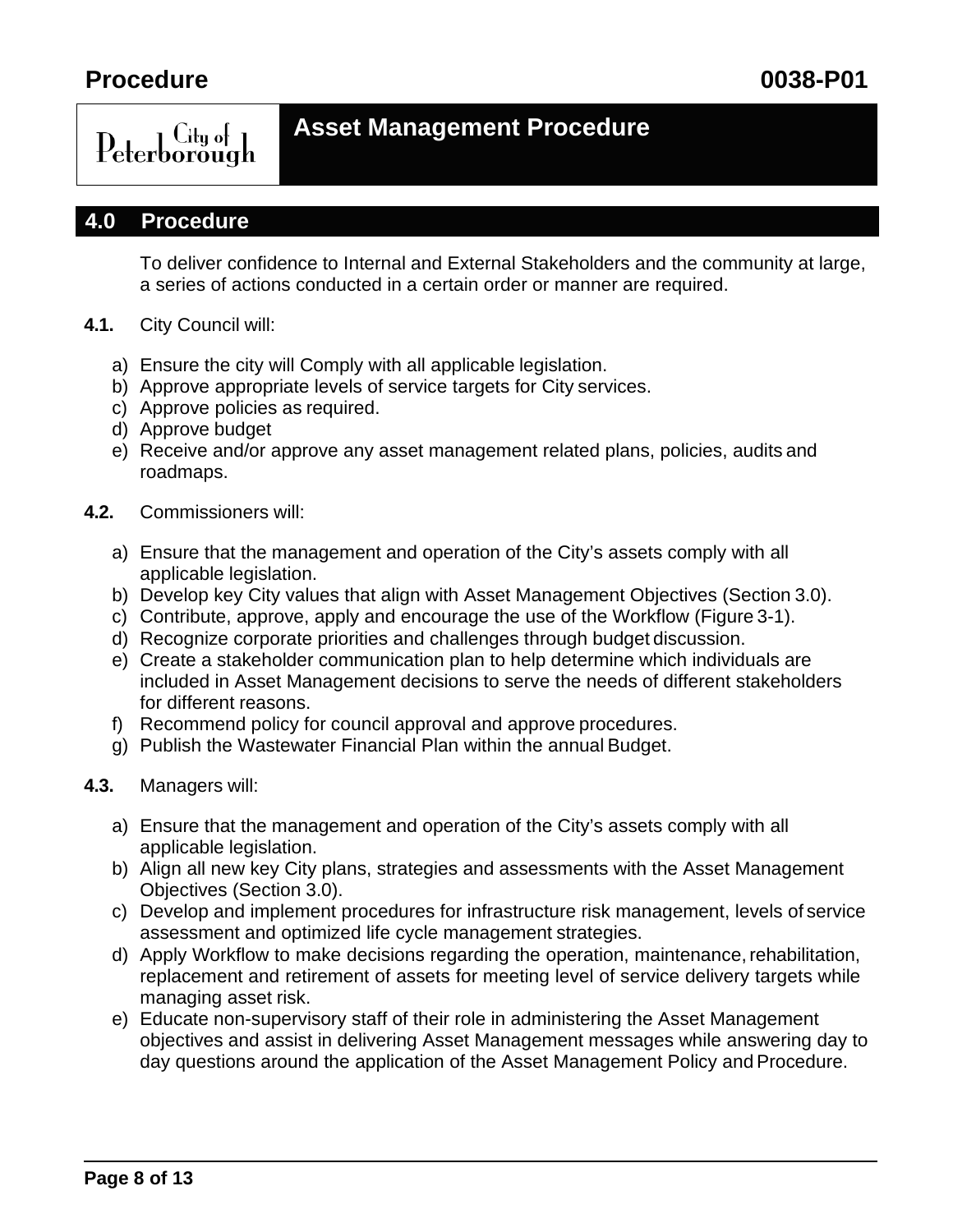$\overline{\rm C}$ ity of  $\overline{\rm I}$ Peterborough

### **Asset Management Procedure**

- f) Function as a multidisciplinary team with other divisions and departments when making decisions on assets within their responsibilities. A single asset may be tied to several departmental and divisional responsibilities.
- g) Work with internal and external stakeholders through consultation, workshops and meetings when developing plans, assessments, and service levels. Document the relationships between stakeholders and the City assets.
- h) Create and recommend policy and procedures for approval.
- i) Will factor growth in planning activities
- j) Consider climate change when planning asset related activities.
- k) Provide prioritization to respective budget items proposed to Directors and Commissioners.
- l) Ensure the annual Budgets include the Asset Management Plans priorities foreach respective Division.
- **4.1.** All City Employees will:
	- a) Contribute their expertise to the development of City plans, strategies, assessments, and workflows.
	- b) Collect and track asset information and other data related to the asset reporting within their portfolio. This includes but is not limited to condition, risk, rehabilitation, performance results and decision-making processes.
	- c) Apply operation, maintenance, rehabilitation, replacement and retirement practices to meet expected level of service and mitigate risk.
	- d) Work with internal and external stakeholders through consultation and reporting in the course of their day-to-day functions.
- **4.2.** Asset Management Administrator will:
	- a) Commission a detailed audit using external consultants and develop a functional road map through the process report on the State of Asset Management at the City every 5 years.
	- b) Work with all asset managers to deliver the Asset Management Roadmap.
	- c) Work with senior management and operators to develop individual Asset Management plans.
	- d) Align the Asset Management Workflow with the currently approved City plans, strategies and assessments.
	- e) Perform yearly internal audits of the Asset Management Workflow and road map and report to council.
	- f) Educate directors, managers and supervisors about the Asset Management Roadmap and the Asset Management Objectives.
	- g) Develop policy and procedures related to the City's Asset Management Workflow.
	- h) Consolidate all Divisional and Departmental Asset Management plans into a Corporate Asset Management Plan. The Corporate Asset Management Plan will guide the City's annual capital and operating budget creation, discussion and decision making through optimized decision making and risk assessment reporting.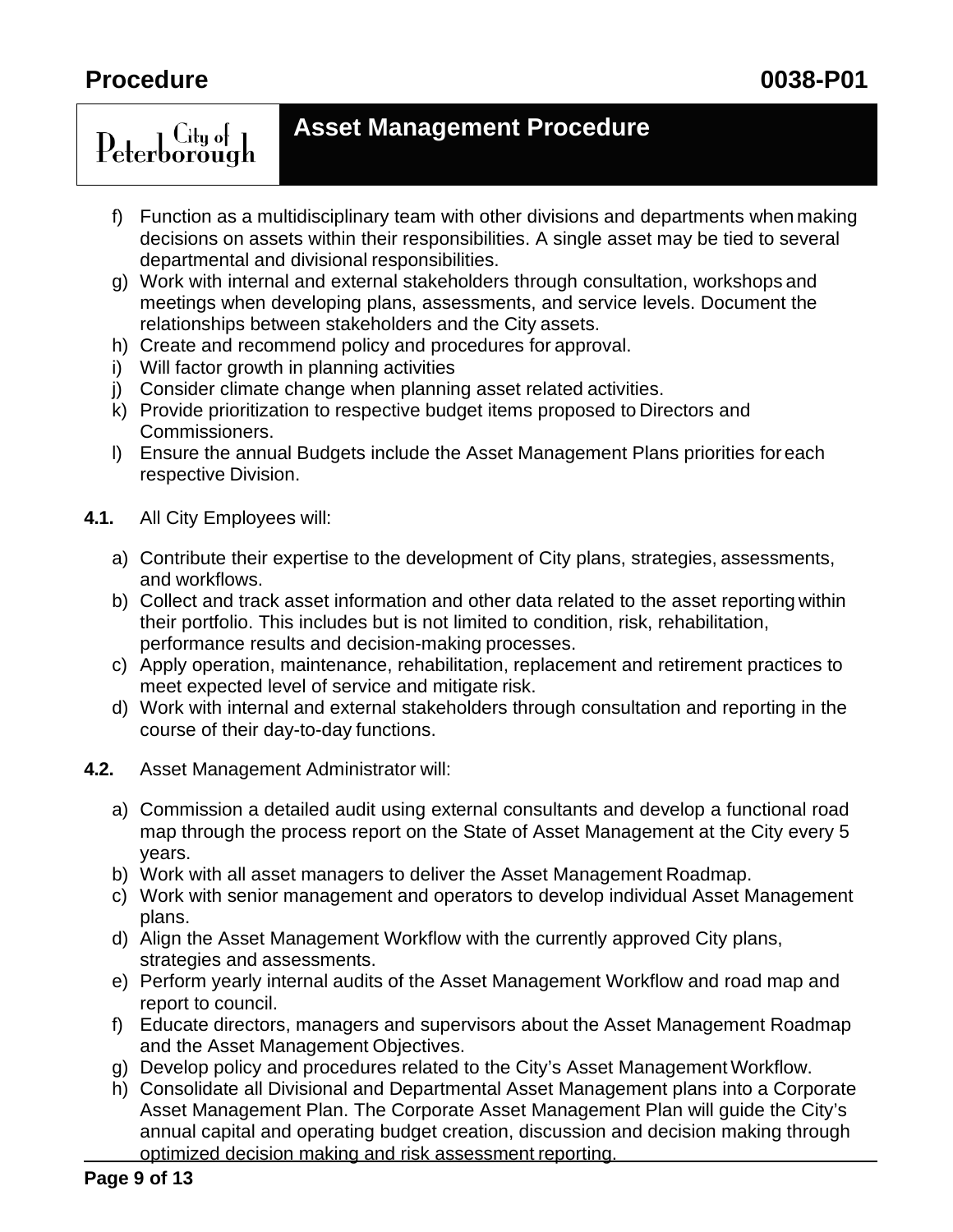

## **Asset Management Procedure**

i) Provide explanation of the City's capitalization threshold and where the asset management plan does not meet this threshold.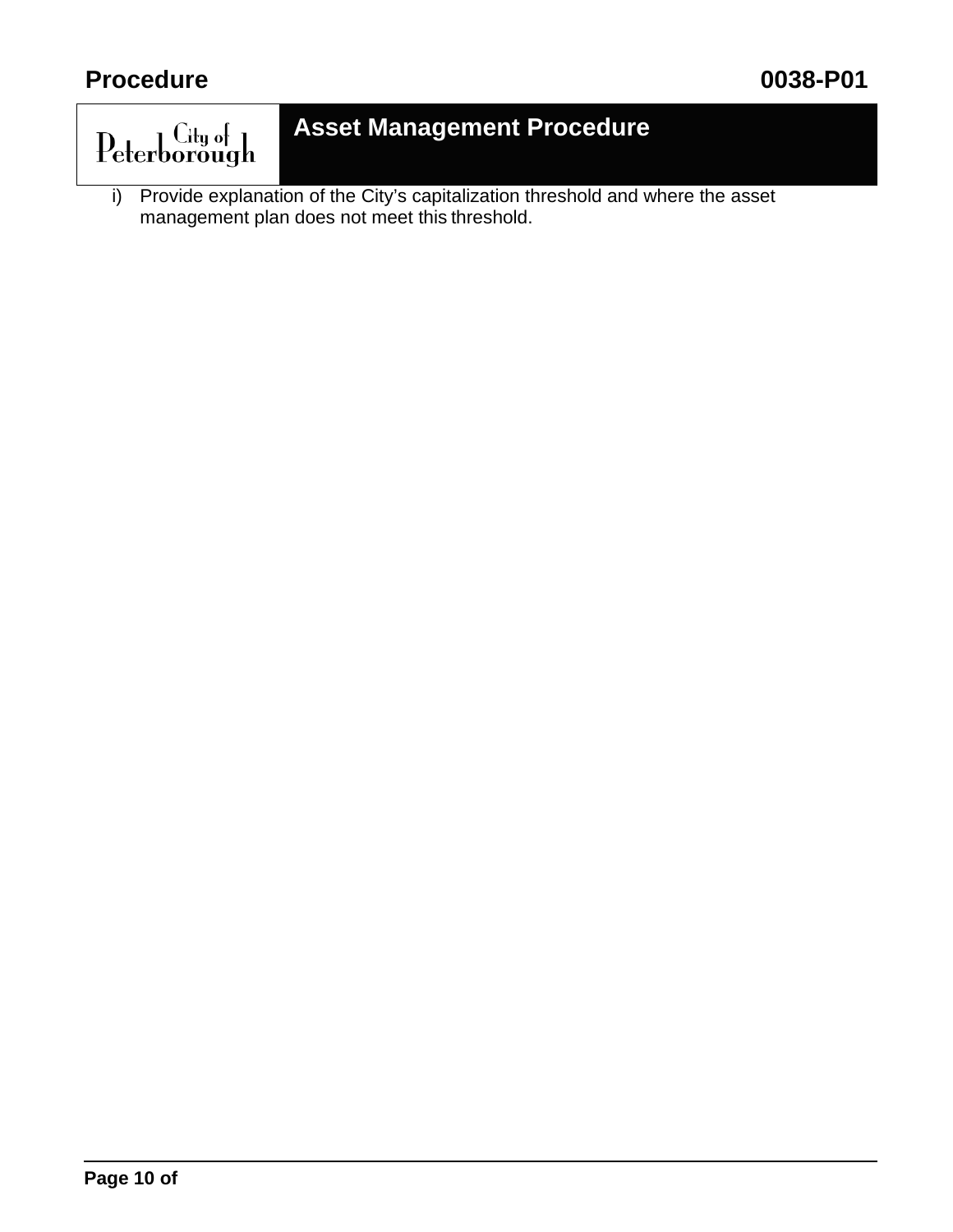### $\int_{\mathbf{H}}$   $\int_{\mathbf{H}}$ Peterborough

### **Asset Management Procedure**

### **5.0 Measure of Success**

- **5.1.** The success of the City's ability to manage assets will be measured by;
	- a) The external audit completed every five years indicating the state of Asset Management at the City.
	- b) The Corporate Asset Management Plan indicating the state of the City assets and priorities.
	- c) The internal audit used to track the City progress on the Roadmap.

### **6.0 Definitions/Acronyms**

**Activities –** Actions taken to manage assets including operations, maintenance, rehabilitation, renewal and planning for purchasing or constructing.

**Asset –** An item, thing, or entity that has potential or actual value to the City. Value can be tangible of intangible.

**Asset Management** – The coordinated activity of an organization to realize value from assets.

**Asset Management Workflow –** A sequence of repeatable processes or activities that maintain an asset, service, or information.

**Asset Management Plan –** Documented information that specifies the activities, resources and timescales required for an individual asset, or a grouping of assets, to achieve the organization's asset management objectives.

**City –** The Corporation of the City of Peterborough.

**Green Infrastructure –** Infrastructure assets consisting of natural or human-made elements that provide ecological and hydrological functions and processes and includes natural heritage features and systems, parklands, stormwater management systems, street trees, urban forests, natural channels, permeable surfaces and green roofs.

**Intangible Asset –** Assets or Elements, that may be non-physical, that will be considered to the extent that they influence the City's decision making with respect to Tangible Capital Assets. (For example: Green Infrastructure, Urban Forests, Operations, Maintenance Activities, Lifecycle Activities, Studies, Agreements, Leases, etc.)

**ISO 55000 –** The internationally recognized standard in Asset Management.

**Levels of Service (LOS) –** A measurable result used to assess the quality of a particular activity or service.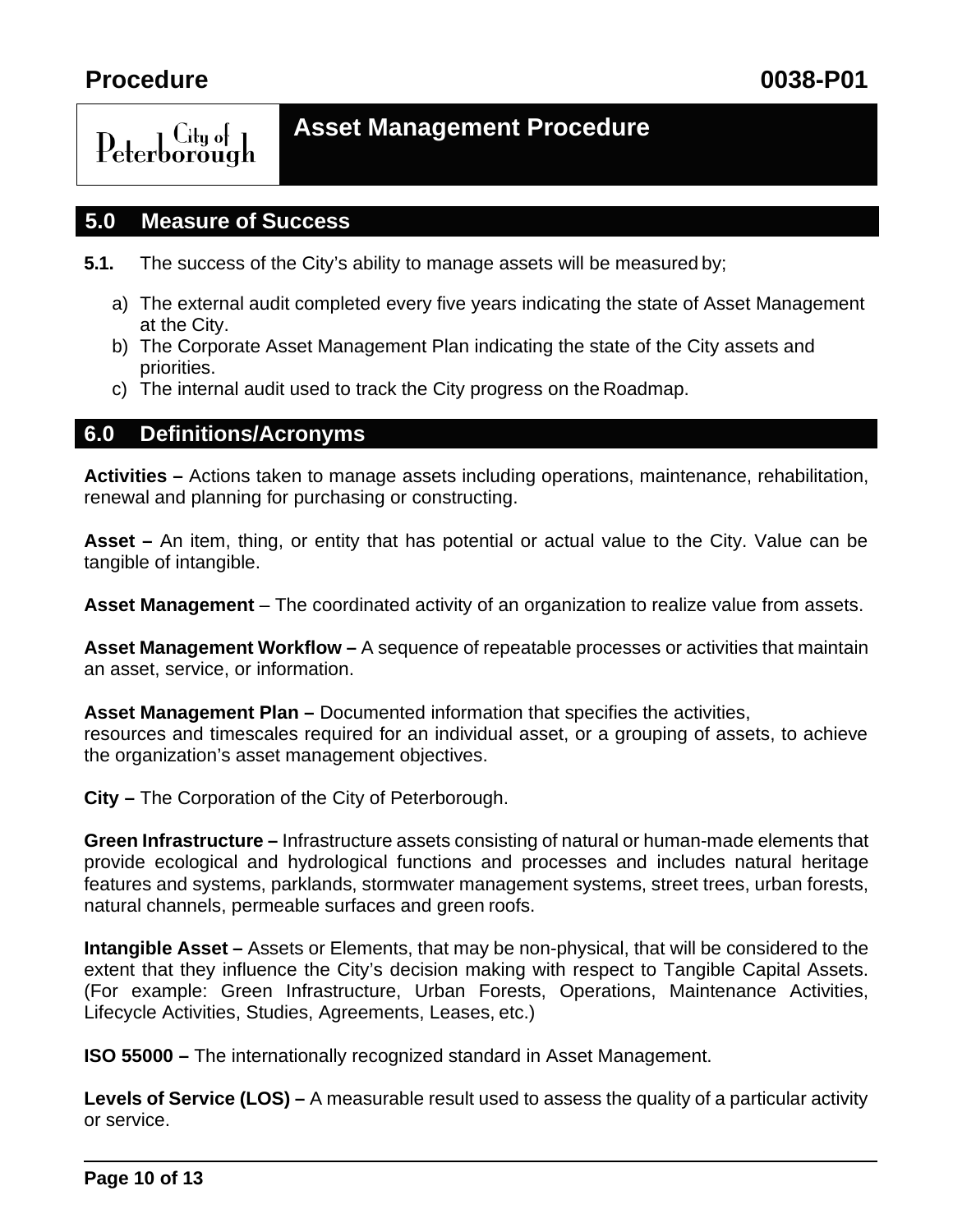– Citu ol ⊐

Peterborough

### **Asset Management Procedure**

**Risk –** The chance an event will have an adverse impact on the City's liability, exposure and delivery of the organization objectives. It includes both the probability and consequence as well as disasters and planning for such events.

**Road Map –** A detailed plan to guide progress toward a goal.

**Stakeholder** – People or organizations that can affect or be affected by a service or asset.

**Service –** The benefits gained by the stakeholders through City's assets.

**Tangible Capital Assets –** Non-Financial assets having physical substance that:

- a) Are held for use in the production or supply of goods and service, for rental to others, for administrative purposes or the development, construction, maintenance, or repair of other tangible capital assets;
- b) Have useful economic lives extending beyond an accounting period;
- c) Are to be used on a continuing basis; and
- d) Are not for resale in the ordinary course of operations.

**Whole Lifecycle Costing –** A process used to describe all costs over the total life of an asset. These costs include planning, construction/purchasing, maintenance/operation, rehabilitation activities and decommissioning.

### **7.0 Appendix, Related Documents & Links**

Note: All references refer to the current version, as may be amended from time to time.

### **7.1. Pertinent Resources:**

- Infrastructure for Jobs and Prosperity Act (2015), Ministry of Infrastructure
- Planning Act (1990), Ministry of Municipal Affairs
- Places to Grow Act (2005) Ministry of Municipal Affairs
- Airport Master Plan (2009)
- Age Friendly Plan (2017)
- Arena Needs Assessment (2013)
- Central Area Master Plan (2009)
- City-wide Development Charges Background Study (2012)
- Climate Action Plan (2016)
- Comprehensive Transportation Plan (2012)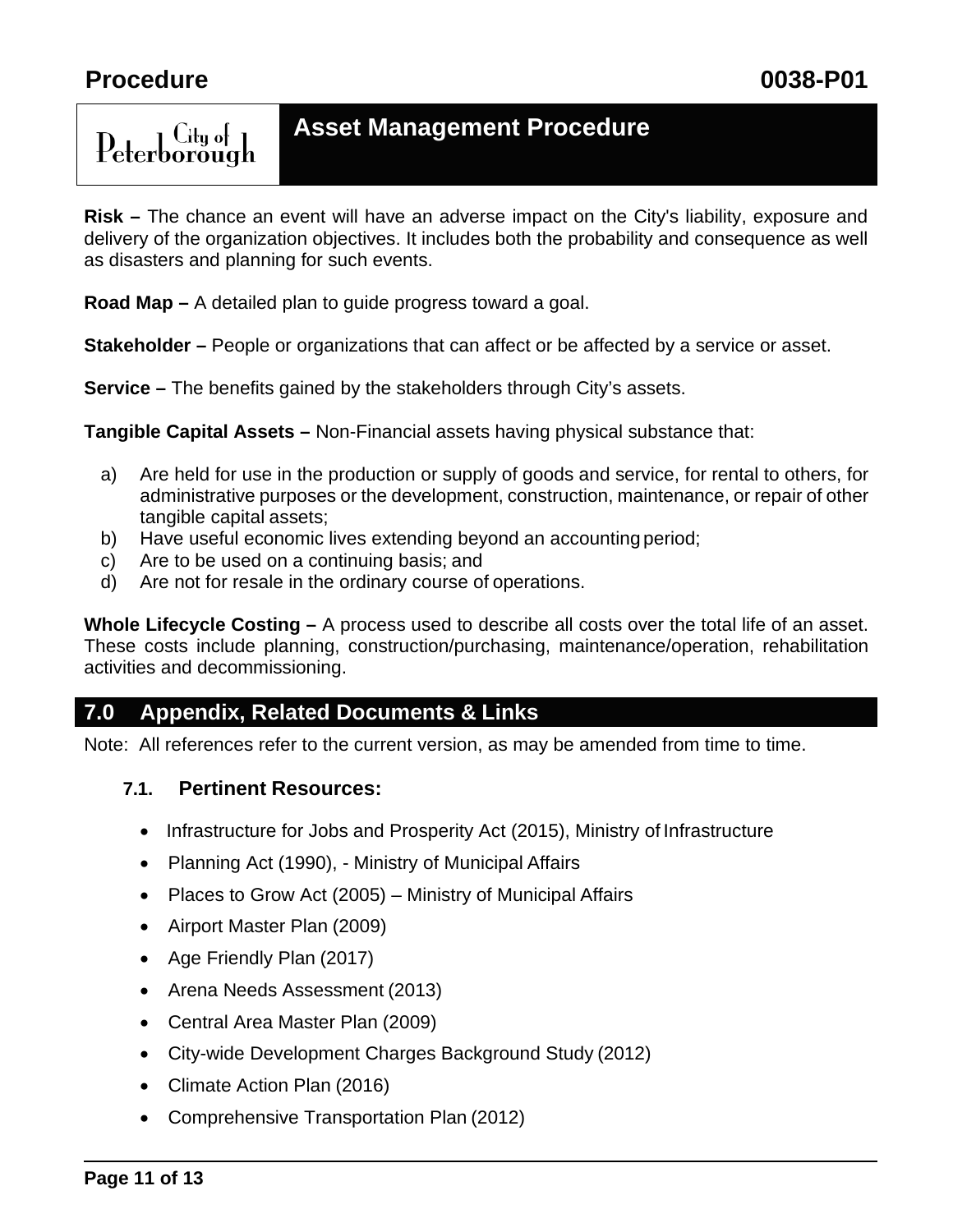$C$ itu of  $\overline{1}$ 

Peterborough

### **Asset Management Procedure**

- Emerald Ash Borer Management Study (on-going)
- Flood Reduction Master Plan (2005)
- Greater Peterborough Area Community Sustainability Plan (2012)
- Jackson Creek Diversion Class Environmental Assessment
- Municipal Cultural Plan (2012)
- Official Plan Draft (On-going)
- Parkway Corridor Environmental Assessment (2014)
- Planning Area-Specific Development Charges Background Study (2012)
- Shaping our City for the Future Strategic Framework (2016)
- Roads Needs Study (2014)
- Urban Forest Strategic Plan (2011)
- Vision 2025 A 10 Year Strategic Plan for Recreation, Parks, Arenas and Culture (2016)
- Waste Management Master Plan (2012)

### **7.2. Related Policies:**

- Policy 0038, Asset Management, 2016
- Policy 0009, Tangible Capital Asset Accounting, 0009

### **7.3. Related Procedures:**

• 0009-P01 Tangible Capital Assets Inventory Management

### **7.4. Related Forms:**

• ISO 55000 Audit Tool

### **7.5. Miscellaneous:**

- ISO 55000 Standard for Asset Management
- ISO 55001 Asset Management Management System Requirements
- ISO 55002 Guidelines for Application of ISO 55001